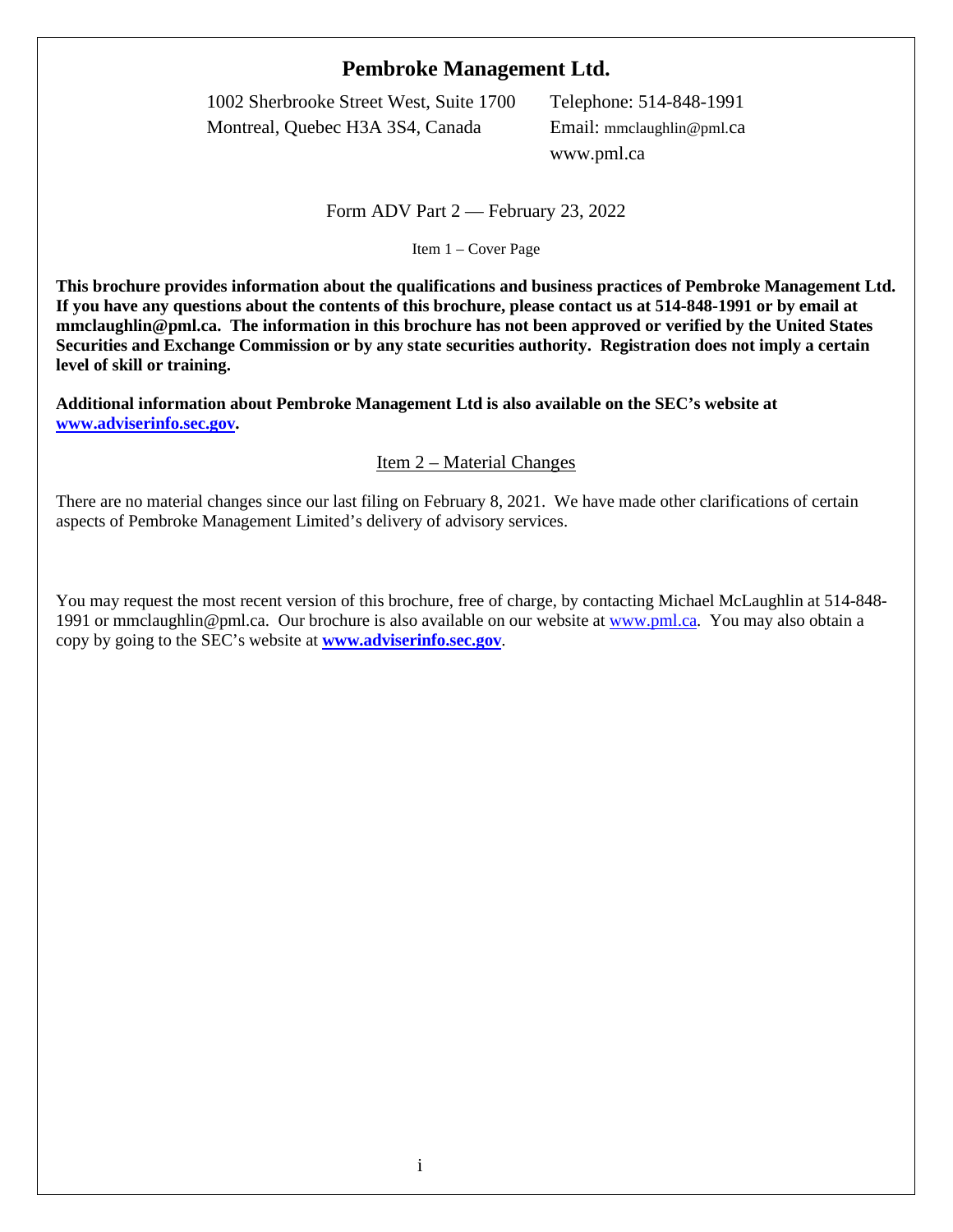# <u>Item 3 – Table of Contents</u>

<span id="page-1-0"></span>

| $\label{eq:1} \textbf{Item 1} - \textbf{Cover Page}.\textcolor{red}{\textbf{1}} \textbf{if} \textbf{if} \textbf{if} \textbf{if} \textbf{if} \textbf{if} \textbf{if} \textbf{if} \textbf{if} \textbf{if} \textbf{if} \textbf{if} \textbf{if} \textbf{if} \textbf{if} \textbf{if} \textbf{if} \textbf{if} \textbf{if} \textbf{if} \textbf{if} \textbf{if} \textbf{if} \textbf{if} \textbf{if} \textbf{if} \textbf{if} \textbf{if} \textbf{if} \textbf{if} \textbf{if$ |
|---------------------------------------------------------------------------------------------------------------------------------------------------------------------------------------------------------------------------------------------------------------------------------------------------------------------------------------------------------------------------------------------------------------------------------------------------------------------|
|                                                                                                                                                                                                                                                                                                                                                                                                                                                                     |
|                                                                                                                                                                                                                                                                                                                                                                                                                                                                     |
|                                                                                                                                                                                                                                                                                                                                                                                                                                                                     |
|                                                                                                                                                                                                                                                                                                                                                                                                                                                                     |
|                                                                                                                                                                                                                                                                                                                                                                                                                                                                     |
|                                                                                                                                                                                                                                                                                                                                                                                                                                                                     |
|                                                                                                                                                                                                                                                                                                                                                                                                                                                                     |
|                                                                                                                                                                                                                                                                                                                                                                                                                                                                     |
|                                                                                                                                                                                                                                                                                                                                                                                                                                                                     |
| Item 11 – Code of Ethics, Participation or Interest in Client Transactions and Personal Trading5                                                                                                                                                                                                                                                                                                                                                                    |
|                                                                                                                                                                                                                                                                                                                                                                                                                                                                     |
|                                                                                                                                                                                                                                                                                                                                                                                                                                                                     |
|                                                                                                                                                                                                                                                                                                                                                                                                                                                                     |
|                                                                                                                                                                                                                                                                                                                                                                                                                                                                     |
|                                                                                                                                                                                                                                                                                                                                                                                                                                                                     |
|                                                                                                                                                                                                                                                                                                                                                                                                                                                                     |
|                                                                                                                                                                                                                                                                                                                                                                                                                                                                     |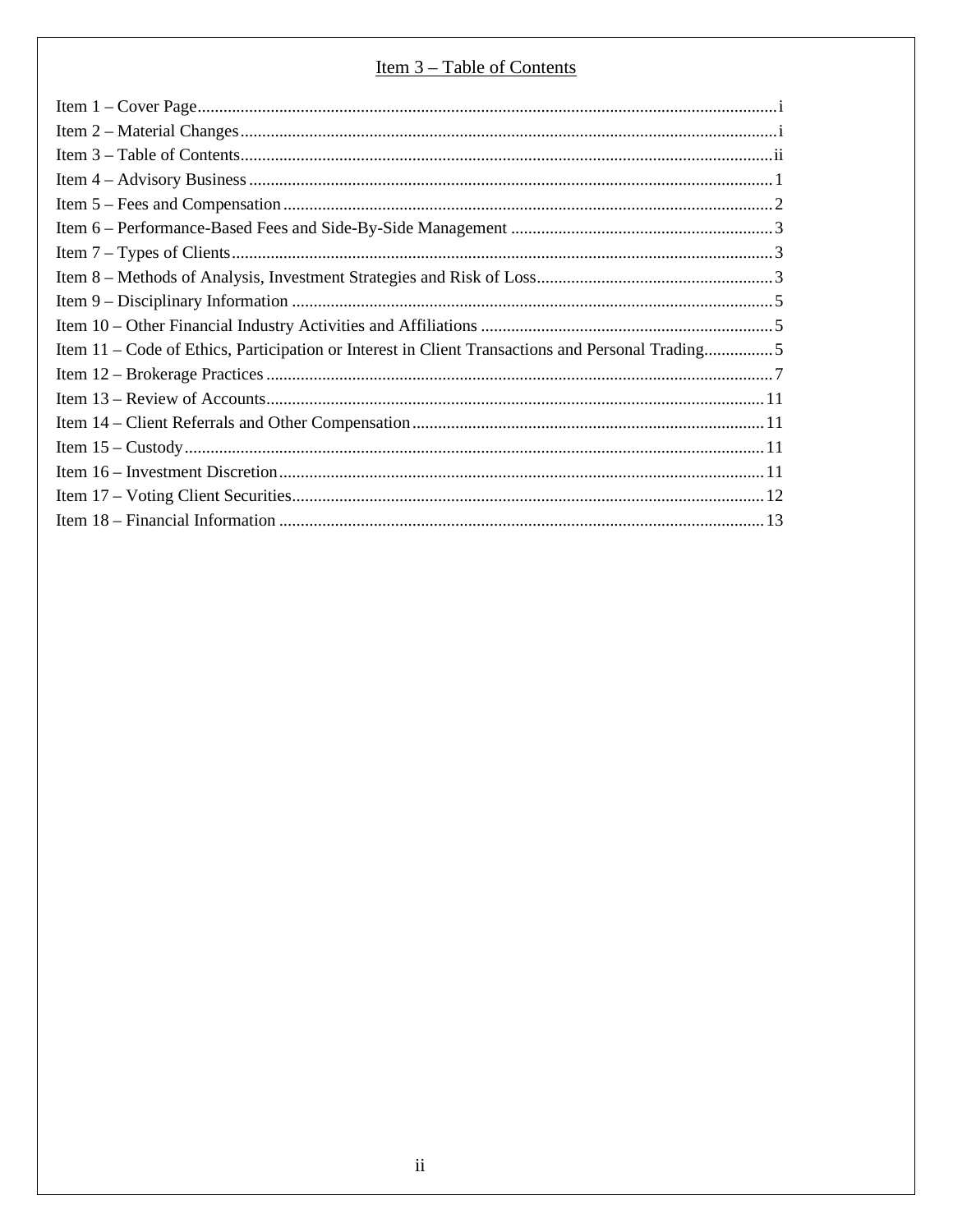#### Item 4 – Advisory Business

<span id="page-2-0"></span>Pembroke Management Ltd (the "Registrant" "Pembroke", "us," or "we") provides investment advisory and other services. Pembroke is an independent company owned entirely by current employees of the firm. The three largest shareholders are Ian Aitken, Jeffrey Tory and Nicolas Chevalier.

We manage investment advisory accounts for institutional investors including, but not limited to, corporate and public pension funds, endowments and foundations, private investment funds, as well as for mutual funds and wealthy individuals ("Clients"). We provide advice to Clients regarding equity securities, debt instruments, and other investments and financial instruments. Since its founding in 1968, Pembroke has focused substantially on Canadian and U.S. growth companies with smaller to medium sized capitalization. The majority of our investment decisions are made through qualitative and fundamental analysis. All accounts with the same mandate are managed on a similar basis, We do have flexibility to permit Clients to impose certain restrictions on their accounts with respect to: (1) the specific types of investments or asset classes that we will or will not purchase for their account; (2) the nature of the issuers of investments that we will or will not purchase for their account; or (3) the risk profile of instruments we will or will not purchase for their account, or the risk profile of the account as a whole. In general, our Client accounts are fully invested and we do not normally engage in market timing.

As of January 1, 2022, the Registrant had \$2.4 billion in assets under management to which it provides advice on a discretionary basis.

Throughout this brochure, we disclose a number of conflicts of interest and provide summaries of a number of our policies and procedures designed to detect and address these conflicts and others. We encourage Clients and prospective clients to review our policies and procedures and inquire directly with us about our conflicts. Our compliance policies and procedures are available for review in our offices. In addition, conflicts of interest and specific risks are identified in the prospectus for the Pembroke Investment Funds, a family of registered mutual funds, (the "Funds") that are managed by Pembroke Private Wealth Management Ltd., an affiliate of Pembroke. We act as the sub-advisor on some of these Funds. The Pembroke Investment Funds are offered for sale solely to residents or citizens of Canada and to entities registered and domiciled in Canada. Please request a copy of the Fund's most current prospectus for a description of other conflicts and risks that might exist.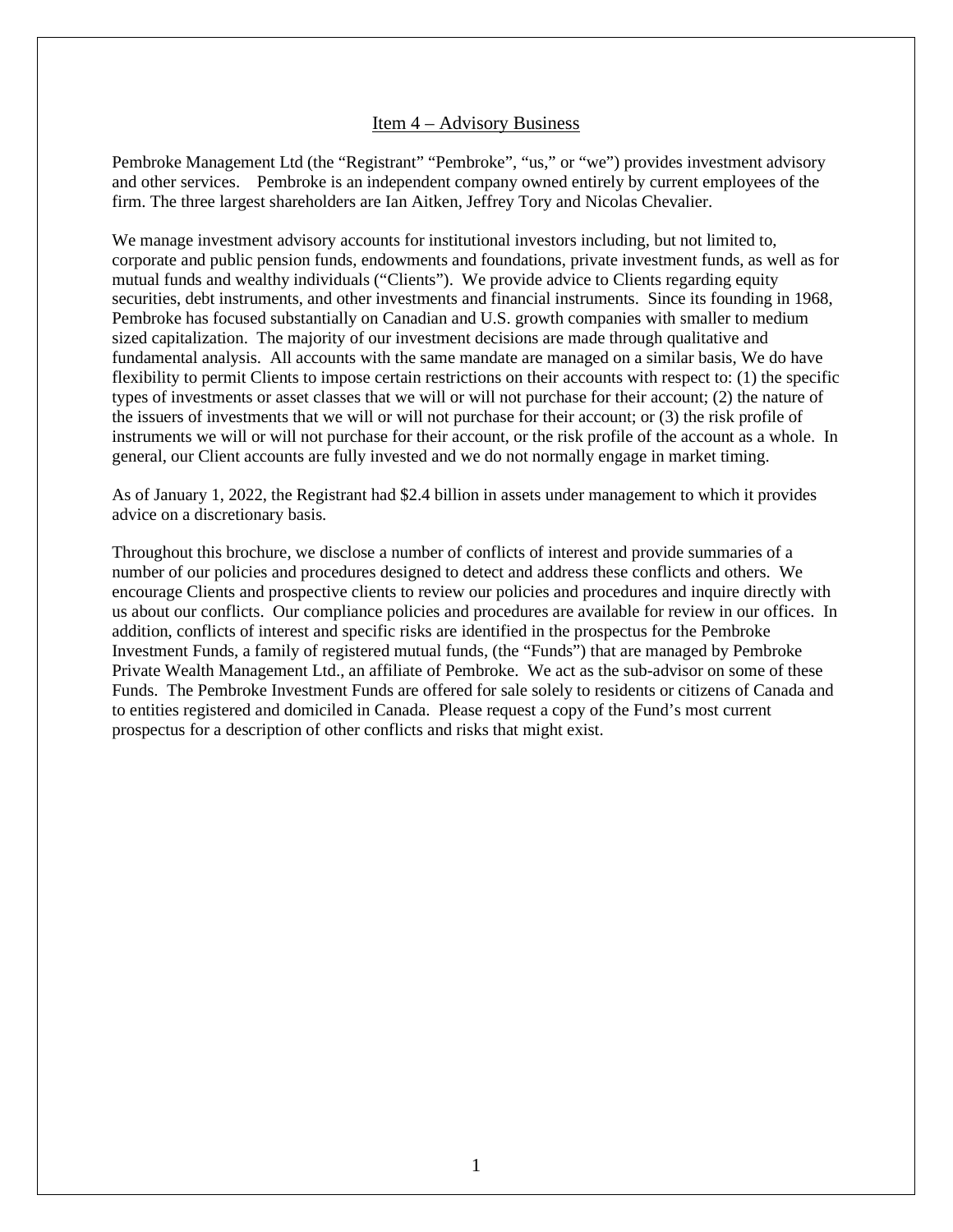### Item 5 – Fees and Compensation

<span id="page-3-0"></span>With respect to all types of Clients, we are compensated with a management fee (a percentage of assets under management). The client may opt to have the invoice paid either by cheque or debited directly from their account.

Clients generally have fee arrangements that differ depending upon the type of strategy we use in managing the account. Our standard fee schedules for advisory services are set forth below. These fee schedules may be negotiable and the minimum account size may be negotiable.

*Individually Managed Accounts:*

| Annual Rate | 1% of the market value of assets under management on first \$10 million |
|-------------|-------------------------------------------------------------------------|
|             | $0.85\%$ on next \$15 million                                           |
|             | $0.75\%$ on next \$25 million                                           |

Accounts above \$100 million may be subject to certain restrictions and fee negotiations.

Minimum Account Size for a separately managed account is \$5,000,000, except for accounts invested only in Pembroke managed mutual or pooled funds where the minimum account size is \$2,000,000 (note these accounts are only available to Canadian residents).

Fees are normally calculated at the end of each calendar quarter based on total portfolio market value as of the last day of the calendar quarter. Fees are generally billed quarterly in arrears. Fees will be prorated for each capital contribution and withdrawal made during the applicable calendar quarter (with the exception of de minimis contributions and withdrawals). Accounts initiated or terminated during a calendar quarter will be charged a prorated fee. A client may terminate an investment advisory contract immediately at any time by written notice to Pembroke. Upon termination, by either Pembroke or the client, the fee will be prorated and payable in arrears as of the termination date, as determined by Pembroke.

#### *Additional Expenses*

Our fees are exclusive of brokerage commissions, transaction fees, custodial fees, and other related costs and expenses, all of which are incurred by the Client. Please refer to Item 12 for additional information regarding the factors we consider in selecting broker-dealers for Client transactions and in determining the reasonableness of their compensation.

### *Related Conflicts:*

Affiliated and Unaffiliated Mutual Funds: From time to time, clients may have supervised assets that are invested in non-affiliated mutual funds (including money market funds). Compensation (including, without limitation, management and other fees, carried interest, profit participation and reimbursement of operating and other expenses) to mutual funds that are not affiliated with us will be borne by Clients, and we will not offset, or pay such fees from, our management fees. However, we do offset the compensation we receive against compensation received by us on the Funds that are affiliated with us to avoid a "double-dip" on fees for the same portion of assets when the management fee has already been deducted within the Fund.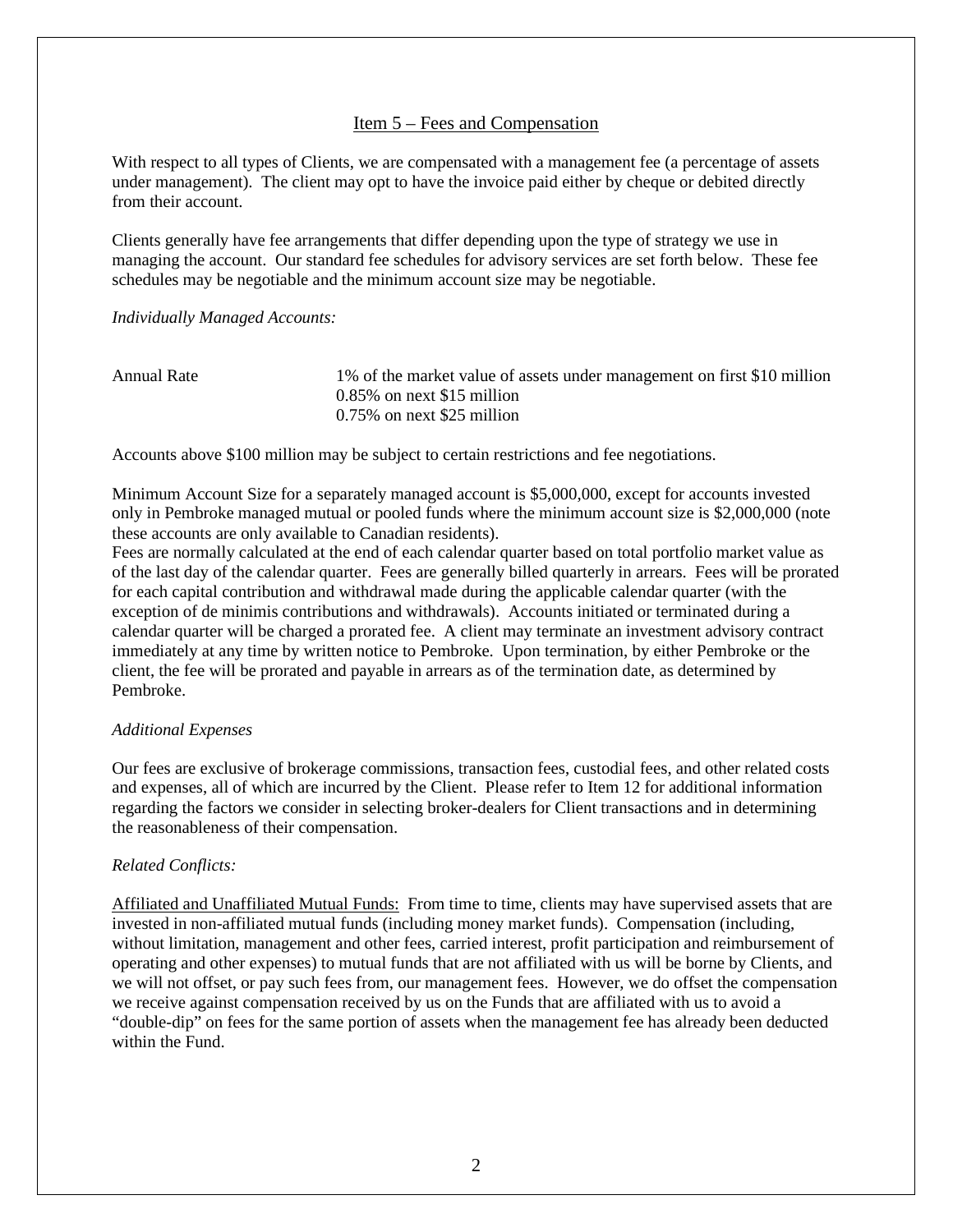### Item 6 – Performance-Based Fees and Side-By-Side Management

<span id="page-4-0"></span>We have certain Clients who pay us a performance-based fee based on the net capital appreciation above an agreed upon benchmark of the Client's assets under management. Net capital appreciation includes: (1) unrealized appreciation of assets; and (2) realized gains and losses.

All performance-based income is calculated and paid in accordance with Section 205 and Rule 205-3 under the Investment Advisers Act of 1940.

Because of the different fee arrangements in place for our Clients, including our receipt of performancebased fees from some Clients and not from others, we may have an incentive to favor Clients that pay performance-based fees over those that do not. This incentive could, for example, affect our decision to effect securities transactions for some Clients and not for others if we believe the transaction will be profitable (or to allocate a greater portion of a limited investment opportunity to such accounts), or to engage in cross trades between Client accounts. Our receipt of performance fees may incentivize us to make investments that are riskier or more speculative than we would make if we did not receive performance fees. Because net capital appreciation includes unrealized appreciation of Client assets, it may result in us receiving more performance fees than if net capital appreciation were based solely on realized gains.

To address these conflicts, our policies and procedures are designed such that investment decisions are made without consideration of our pecuniary interests, and instead are made in accordance with our fiduciary duties to all Client accounts. We manage investment funds and managed accounts, some of which have objectives that are similar to, or overlap with, those of other Clients. As discussed further in Item 12 below, generally all accounts managed using the same investment strategy will participate pro rata in all investment opportunities that we allocate to any other account using that strategy.

<span id="page-4-1"></span>The portfolio strategies we use for certain Clients could conflict with the transactions and strategies we employ in managing other Clients and may affect the prices and availability of the securities and other financial instruments in which Clients invest.

### Item 7 – Types of Clients

As noted in Item 4 above, we may provide investment advisory services to individually managed accounts for institutional investors including, but not limited to, corporate and public pension funds, endowments and foundations, private investment funds, as well as to mutual funds, and wealthy individuals. The minimum dollar value for opening a separate account is generally \$5,000,000. We may lower or raise the minimum account size at our discretion.

<span id="page-4-2"></span>Termination provisions for advisory contracts for individually managed accounts are subject to negotiation but generally may be terminated at any time without penalty either by the client or Pembroke, upon written notice to the other party.

### Item 8 – Methods of Analysis, Investment Strategies and Risk of Loss

Pembroke manages U.S. and Canadian equity mandates with the goal of realizing long-term capital appreciation primarily through investment in a portfolio of common shares and other equity securities of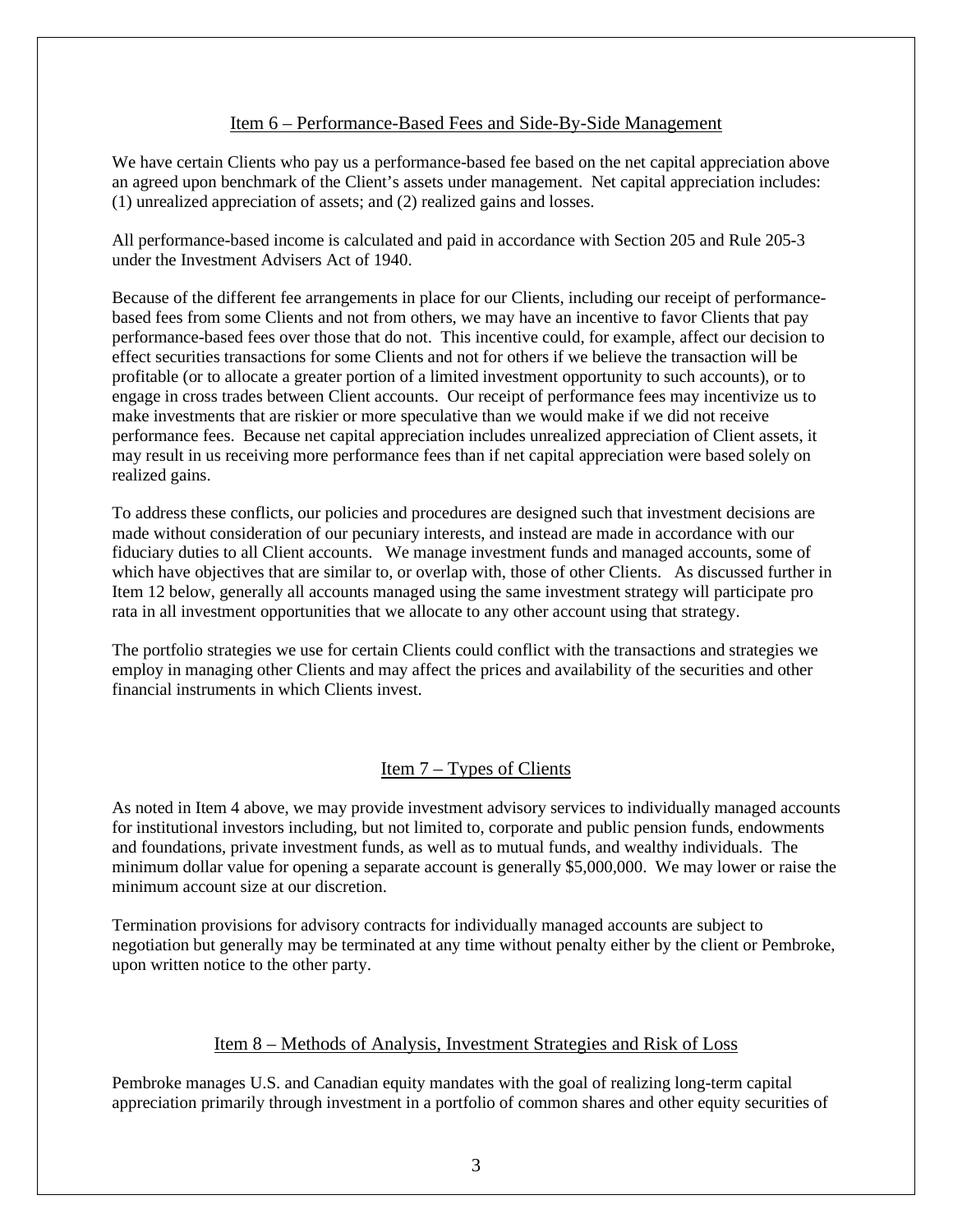predominantly small to medium size capitalization issuers that generally exhibit the potential to achieve above-average long-term earnings or revenue growth.

Although the following provides a general view of our firm philosophy, our portfolio managers make investment decisions for Clients based on their own judgment, within this philosophy. Accordingly, accounts pursuing the same strategy will not hold the same exact securities positions unless they are following one of our models and the Clients have not imposed restrictions on the investment of their account assets.

In the case of the firm's U.S. portfolios, the securities will usually be listed in the United States or the issuer will be a United States issuer, whether the securities are listed on a recognized exchange in the United States or elsewhere. Pembroke maintains the right to invest in non-United States issuers or in equities not listed in the United States from time to time.

In the case of the firm's Canadian portfolios, the securities will usually be listed in Canada or the issuer will be a Canadian issuer, whether the securities are listed on a recognized exchange in Canada or elsewhere. Pembroke maintains the right to invest in non-Canadian issuers or in equities not listed in Canada from time to time.

Pembroke may also manage portfolios that are North American in scope, in which case the securities will usually be listed in North America or the issuer will be a Canadian or United States issuer, whether the securities are listed on a recognized exchange in Canada, the United States, or elsewhere. Pembroke maintains the right to invest in non-Canadian and non-United States issuers or in equities not listed in Canada or the United States from time to time.

Cash reserves of Pembroke's portfolios may sometimes be invested in high-grade short-term interestbearing securities. Pembroke does not currently hedge its portfolios against fluctuations in currencies.

Pembroke's primary investment strategy is centered on the belief that well-managed growth companies will create wealth for their shareholders over the long-term. Pembroke's equity mandates are suitable for clients who are seeking long-term growth of their capital. The investment analysis for Pembroke's equity mandates is based on a bottom-up assessment of company-specific factors. The investment team considers each company's prospects, business model, and financial stability as well as its valuation in order to make investment decisions. Pembroke usually meets or speaks with the management of prospective holdings before making investment decisions. Generally, Pembroke does not engage in market-timing and; therefore, generally has a significant majority of each Client's funds invested in publicly traded securities at all times.

The long-term success of Pembroke's approach depends primarily on the judgment and knowledge of the firm's investment team. However, Clients of the firm should be aware that shares in smaller to medium sized companies are prone to high levels of volatility based on overall changes in the stock market as well as on company-specific news. The risks associated with Pembroke's investment strategy include the possibility that companies in the portfolio will fail to meet the firm's fundamental expectations, that the valuation multiples on certain or all securities in Pembroke's portfolios contract, and that the firm's investment strategy underperforms alternative investment strategies available to the Client.

While Pembroke seeks to make investments principally in companies that have the prospect to create wealth over a three to five-year period, the firm will trade securities based on factors such as the market environment, valuation, industry fundamentals, and company-specific developments. Although Pembroke's approach typically results in moderate trading activity, Clients of the firm may be subjected to increased transaction costs, higher brokerage commissions, and tax consequences should the level of trading activity increase.

Investing in equities involves the risk of loss. Pembroke takes steps to reduce the risk of loss, but this is a risk that Clients must be willing to accept.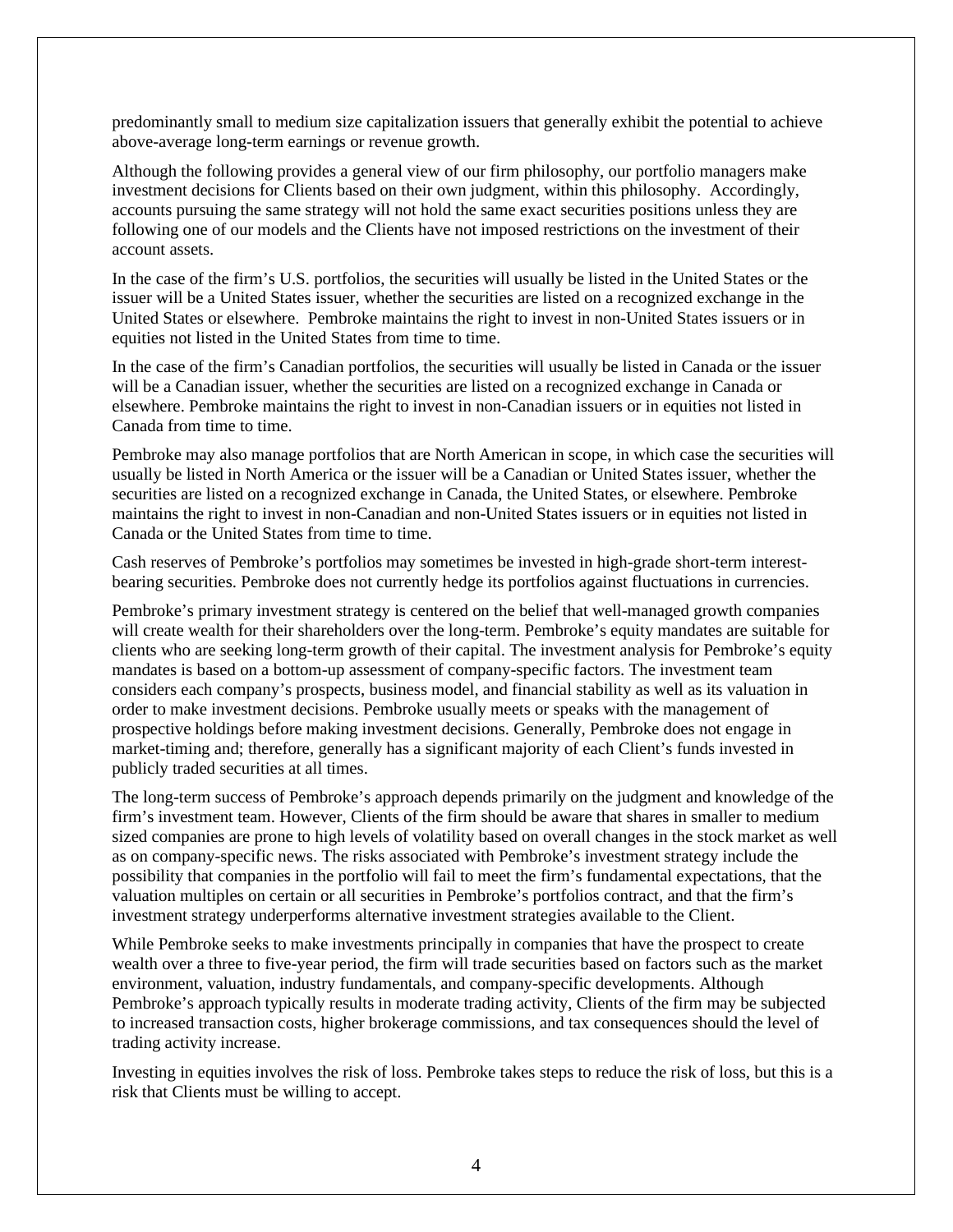Client portfolios will reflect a higher concentration in some sectors where we have the greatest degree of conviction in the underlying securities, and a relative underweight in others. As a result Client returns may vary significantly from the benchmark returns, resulting in an above average tracking error.

### *Other Related Procedures and Conflict*

Valuation of Holdings: In the absence of a particular agreed-upon method for valuing securities, we will generally value exchange traded securities at the last exchange traded price as reported on a composite of quotes obtained from many stock exchanges where the issuer's securities are traded. This is done automatically by our portfolio management system on an overnight basis. If no sales for those securities are reported on a particular day, the securities will be valued based upon the mean of the latest available ask price and the latest available composite bid price for securities held long as reported by the exchange.

### Item 9 – Disciplinary Information

<span id="page-6-0"></span>Form ADV Part 2 requires investment advisers such as Pembroke to disclose legal or disciplinary events involving the firm or our partners, officers, or principals that are material to your evaluation of our advisory business or the integrity of our management. At this time, we have no information to report that is applicable to this item.

### Item 10 – Other Financial Industry Activities and Affiliations

<span id="page-6-1"></span>In 1988, Pembroke created Pembroke Private Wealth Management Ltd. ("PPW"), , a Canadian investment fund manager and mutual fund dealer that currently operates exclusively in Canada. Pembroke owns 100% of PPW and serves as the sub-advisor for several of the funds offered by them.

On occasion, we may recommend the Funds to Clients. We do so only when the investment is consistent with our Clients' investment guidelines, and we do not include the value of this investment when calculating our management fees, if a management fee has already been charged within the Fund.

### <span id="page-6-2"></span>Item 11 – Code of Ethics, Participation or Interest in Client Transactions and Personal Trading

### *Code of Ethics and Personal Trading:*

We strive to adhere to the highest industry standards of conduct based on principles of professionalism, integrity, honesty and trust, and we have adopted a Code of Ethics (the "Code") to help us meet these standards. The Code incorporates the following principles:

- Pembroke's employees have a fiduciary duty to place the interests of Clients first;
- Pembroke's employees should not take inappropriate advantage of their positions. Employees should avoid any situation that may compromise, or call into question, the exercise of their fully independent judgment in the interests of Clients;
- All personal securities transactions should avoid any actual, potential or apparent conflicts of interest; and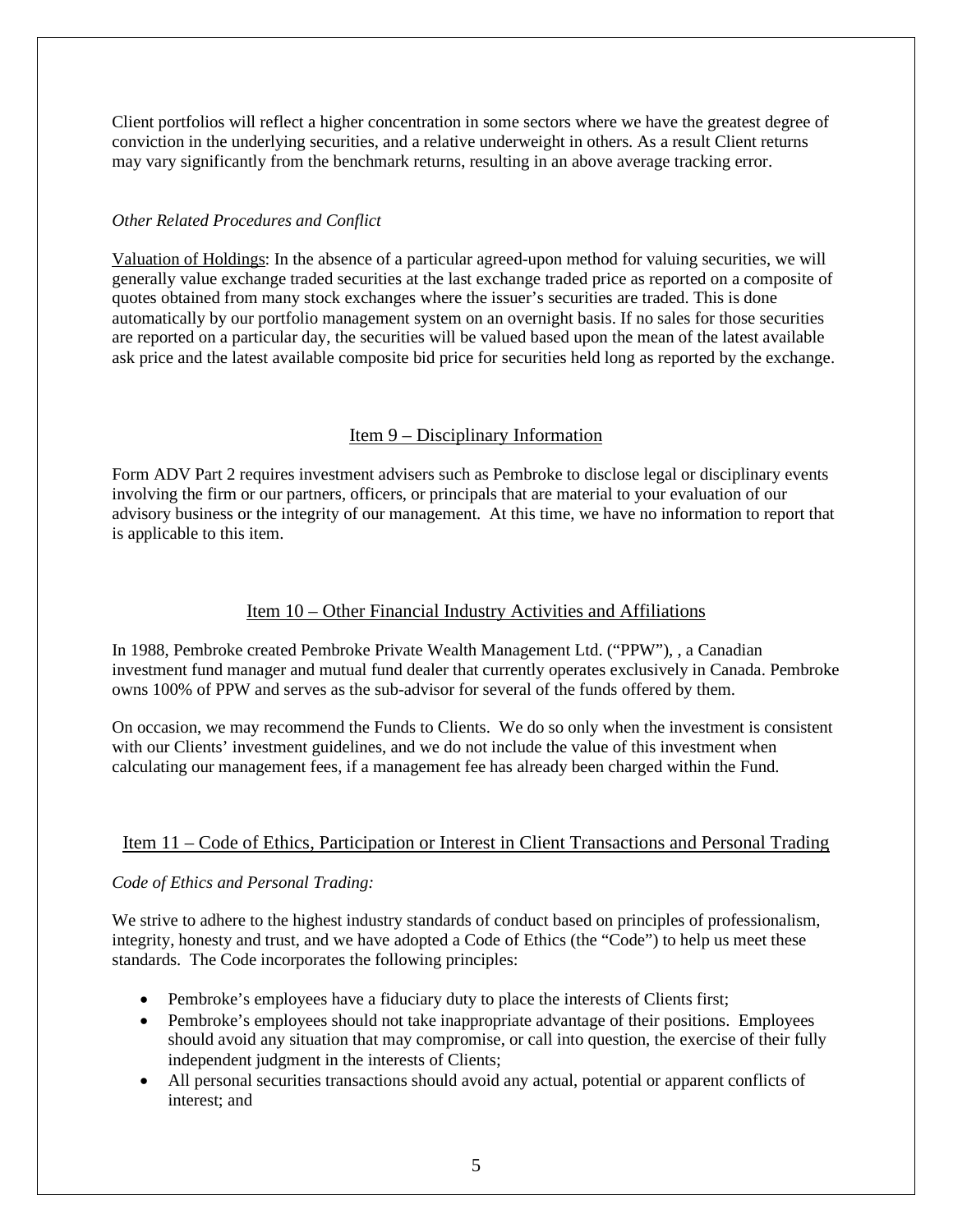• Independence in the investment making decision is paramount.

The Code includes provisions relating to the confidentiality of Client information, a prohibition on insider trading, a prohibition on rumor mongering, restrictions on the acceptance of significant gifts and the reporting of certain gifts and business entertainment items, and personal securities trading procedures, among other things. All persons at Pembroke must acknowledge the terms of and compliance with the Code on an annual basis.

Pembroke anticipates that, in appropriate circumstances, consistent with Clients' investment objectives, it will cause accounts over which Pembroke has management authority to effect, and will recommend to investment advisory Clients or prospective clients, the purchase or sale of securities in which Pembroke, its affiliate and/or other Clients, directly or indirectly, have a position or interest. Pembroke's employees and persons associated with Pembroke are required to follow Pembroke's Code. Subject to satisfying this policy and applicable laws, officers, directors and employees of Pembroke and its affiliate, may trade for their own accounts in securities that are recommended to and/or purchased for Pembroke's clients. The Code is designed to ensure that the personal securities transactions, activities and interests of the employees of Pembroke will not interfere with (i) making decisions in the best interest of advisory clients and (ii) implementing such decisions while, at the same time, allowing employees to invest for their own accounts. The Code requires, among other things, pre-clearance of transactions, restricts trading in close proximity to client trading activity including a black out period for portfolio managers and a mandatory 30-day hold period for any security that is also held in a Client account. Nonetheless, because the Code in some circumstances would permit employees to invest in the same securities as Clients, there is a possibility that employees might benefit from market activity by a Client in a security held by an employee. Employee trading is continually monitored under the Code, to reasonably prevent conflicts of interest between Pembroke and its clients.

Employees are required to ensure the Chief Compliance Officer receives directly from broker dealers their monthly brokerage statements indicating their security holdings and transactions.

Any breaches of the Code will be viewed as very serious and may result in disciplinary action up to and including dismissal. Clients and prospective clients may review a copy of the Code by contacting us at the address or telephone number listed on the first page of this document.

### *Participation or Interest in Client Transactions:*

We act as an Advisor to the Funds. On occasion, we may recommend these Funds to Clients. We do so only when the investment is consistent with our Clients' investment guidelines, and we do not include the value of this investment when calculating our management fees if a management fee has already been charged within the Fund.

#### *Personal Trading:*

Subject to the Code, as described above, we and our partners, principals, and employees may engage in investment activities for our own account or for family members and friends. These activities may involve the purchase and sale of securities that are the same as, but in different concentrations or effected at different times and prices than, those purchased or sold for Client accounts. These activities may also involve the purchase and sale of securities that are different from those purchased for Client accounts.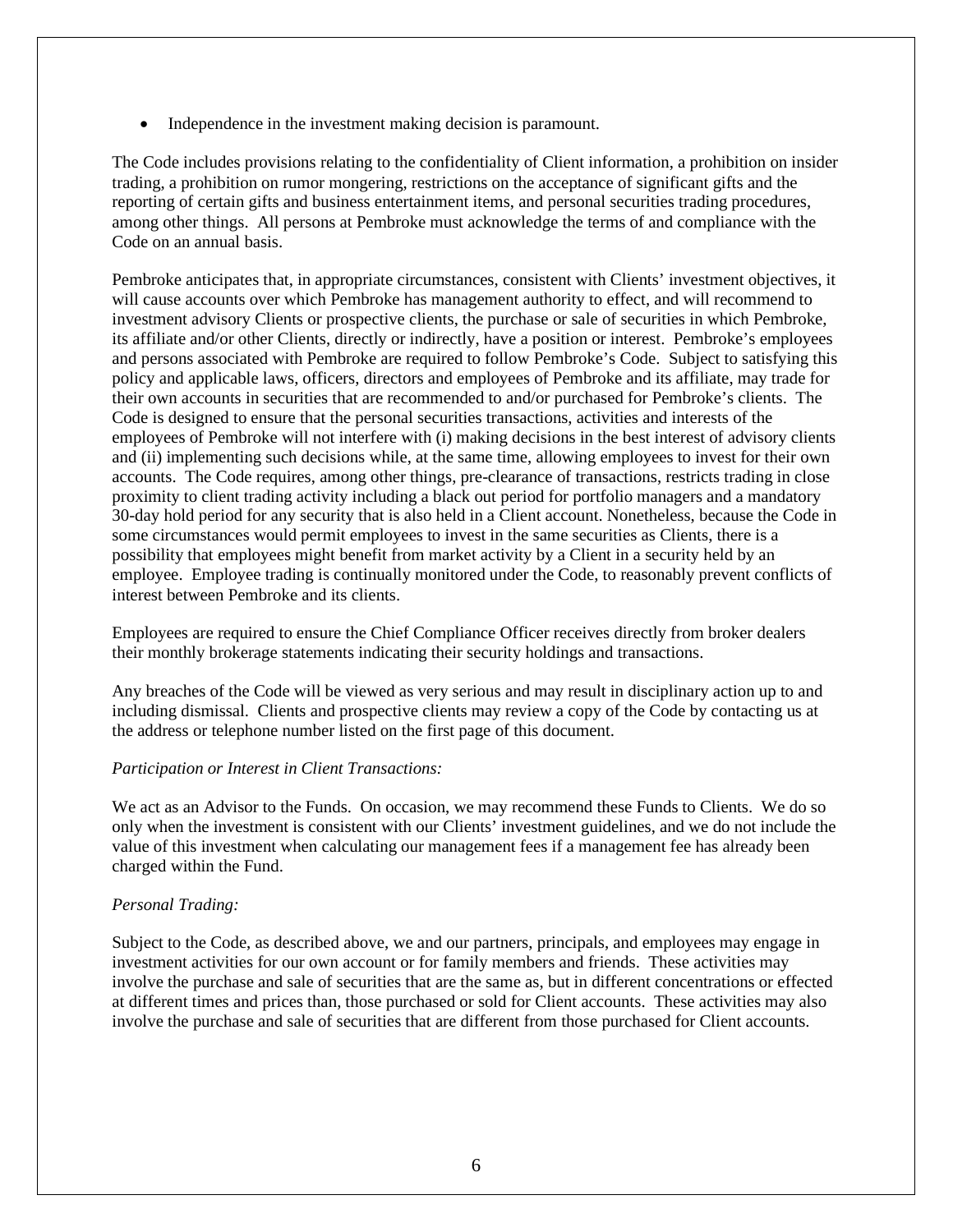#### *Other Related Conflicts and Practices:*

Gifts and Entertainment: Brokers, counterparties, service providers and other third parties with whom we do business occasionally provide gifts and entertainment to our principals and employees. We may enter into business transactions and relationships on behalf of a Client with the donors of such gifts and entertainment. Such gifts and entertainment create a conflict of interest in our selection and retention of these donors as service providers for Clients. To address this conflict, we have adopted policies and procedures to: 1) monitor gifts and entertainment given and received by our principals and employees; and 2) limit the value of gifts and entertainment given and received. We also have policies and procedures in place to help us monitor, and limit, the political contributions that our principals and employees make to public officials and candidates for elected office in accordance with the requirements of Rule 206(4)-5 under the Investment Advisers Act of 1940.

Disclosure of Portfolio and Other Information: We sometimes provide portfolio holdings information to entities that have been retained by Clients to evaluate portfolio risk. We provide this information in our sole discretion, and reserve the right to cease providing this information at any time. We make reasonable efforts to preserve the confidentiality of the information we provide, but we cannot ensure that the entities we provide information to will fulfill their confidentiality obligations.

In the course of conducting due diligence, Clients periodically request information pertaining to their investments, and pertaining to us. We may respond to these requests and may provide information that is not generally made available to other Clients. Additionally, we provide portfolio information to service providers such as Bloomberg in order to assist us with our portfolio management.

When we provide this information, we do so without an obligation to update any such information provided. However, we endeavor to provide the information requested in the most current form available.

### Item 12 – Brokerage Practices

### <span id="page-8-0"></span>*General Brokerage Practices:*

In instances where we have the discretion to select brokers, we allocate portfolio transactions for Client accounts to broker-dealers on the basis of best execution available—i.e., execution in a manner that the Client's total cost or proceeds in each transaction is most favorable under the circumstances. We consider a variety of factors regarding broker-dealers in seeking best execution, including:

- Average commission charged
- Services provided by the broker (other than execution, such as research and other services)
- Executed prices of trades
- Difficulty of transactions
- Type and size of transaction
- Operational facilities of the broker

Clients should expect that their securities transactions can generate a substantial amount of brokerage commissions and other costs, all of which are borne by the Client. Except in cases where a Client has directed us to use a specific broker-dealer, we have complete discretion to decide what broker-dealers or other counterparties will be used in executing transactions for Clients, and we negotiate the rates of compensation that Clients will pay.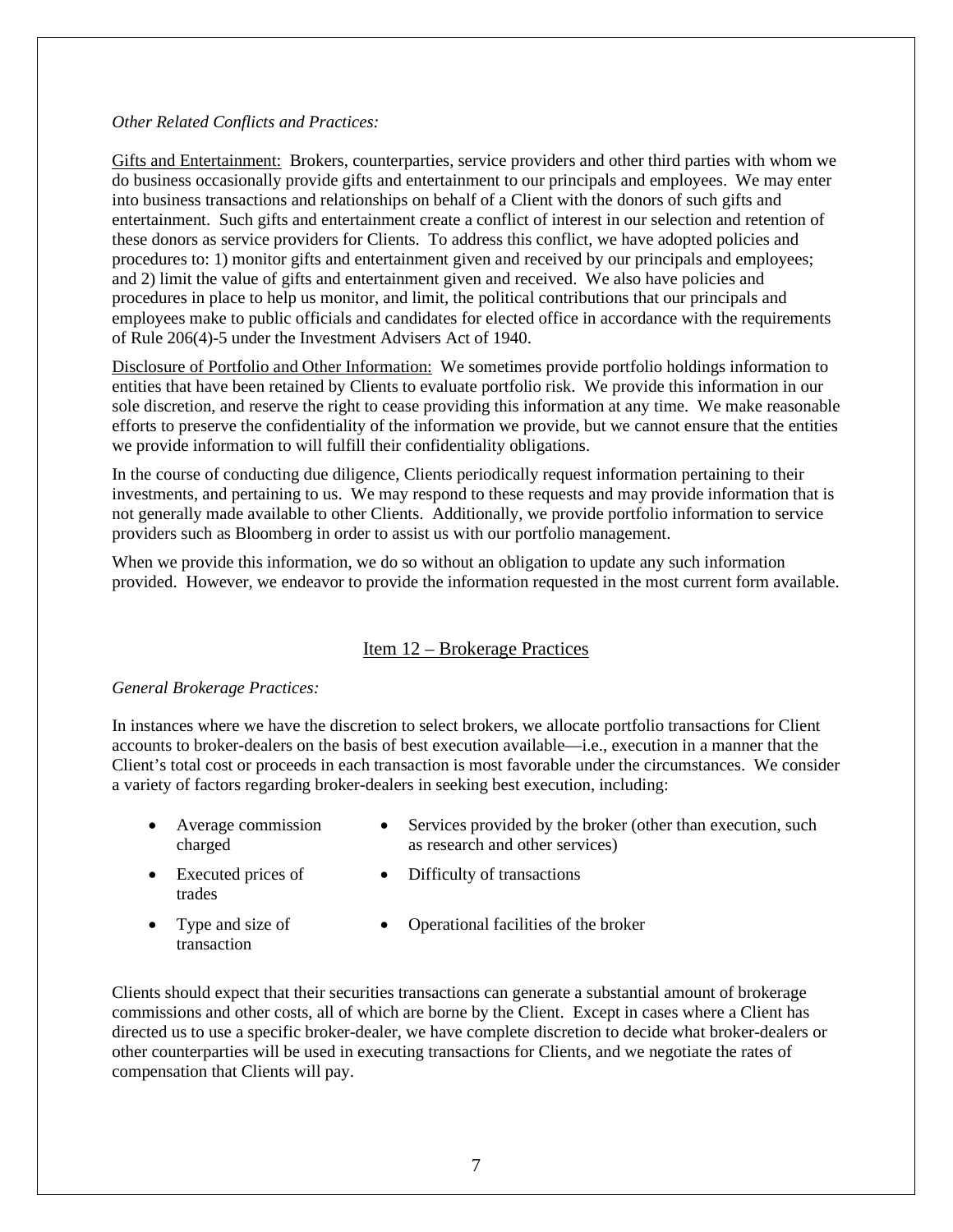In addition to using brokers as "agents" and paying resulting commissions, we sometimes cause Client accounts to buy or sell securities directly from or to dealers acting as principals at prices that include mark-ups or mark-downs, and may also cause Client accounts to buy securities from underwriters or dealers in public offerings at prices that include compensation to the underwriters and dealers.

### *Research and Other Soft Dollar Benefits*

General Information: Clients may pay for research and execution services with soft or commission dollars. While Clients benefit from many of the services obtained with soft dollars generated by Client trades, each Client will not benefit exclusively.

In addition, we and our affiliates may also derive direct or indirect benefits from soft dollar services. This is particularly true to the extent that we use soft or commission dollars to pay for expenses that we would otherwise be required to pay for out of pocket. Therefore, we may have an incentive to select brokerdealers based on our interest in receiving the research or other products or services at reduced cost to us, rather than based on the Clients' interest in receiving most favorable execution.

We do not seek to allocate soft dollar benefits to Client accounts proportionally to the soft dollar credits those accounts generate. Rather, we use soft dollar benefits to service all Clients' accounts. However, each Client may not benefit from each of the services that we pay for with soft dollars, and therefore, in the case of any particular transaction or transactions, a Client may pay higher commission rates without receiving any benefit.

As noted above, in allocating Client brokerage, we generally consider, among other things, research and execution services provided by brokers. We do not preclude allocations to brokers that do not provide research and other soft dollar services, but the proposed relationships with brokerage firms that do provide soft dollar services to us influences our judgment in allocating brokerage business and creates a conflict of interest.

We believe that our allocation of brokerage business will help Clients to obtain research and execution capabilities and will provide other benefits to Clients, but Client trades executed through these brokers or dealers or any other brokerage firm may or may not be at the best or lowest price otherwise available.

Section 28(e) Safe Harbor: Section 28(e) of the Securities Exchange Act of 1934 ("Exchange Act") provides a safe harbor to investment advisers who use commission dollars of their advised accounts to obtain certain research and brokerage services. Conduct outside of the safe harbor afforded by Section 28(e) is subject to the traditional standards of fiduciary duty under state and federal law. We intend that all soft dollar payments will fall within the safe harbor of Section 28(e). Section 28(e) permits an investment adviser, under certain circumstances, to cause an account to pay a broker a commission for effecting a transaction in excess of the amount of commission another broker would have charged for effecting the transaction in recognition of the value of the brokerage and research services provided by the broker. Below we have described examples of research and brokerage services that fall within the safe harbor of Section 28(e). We may use commissions that Clients generate for any of these eligible research and brokerage services as well as any others that fall within the safe harbor of Section 28(e).

### **Examples of Research and Brokerage allowed within Section 28(e)**

- Traditional Research Reports
- Pre-trade and Post trade analytics
- Advice from broker/dealers on order execution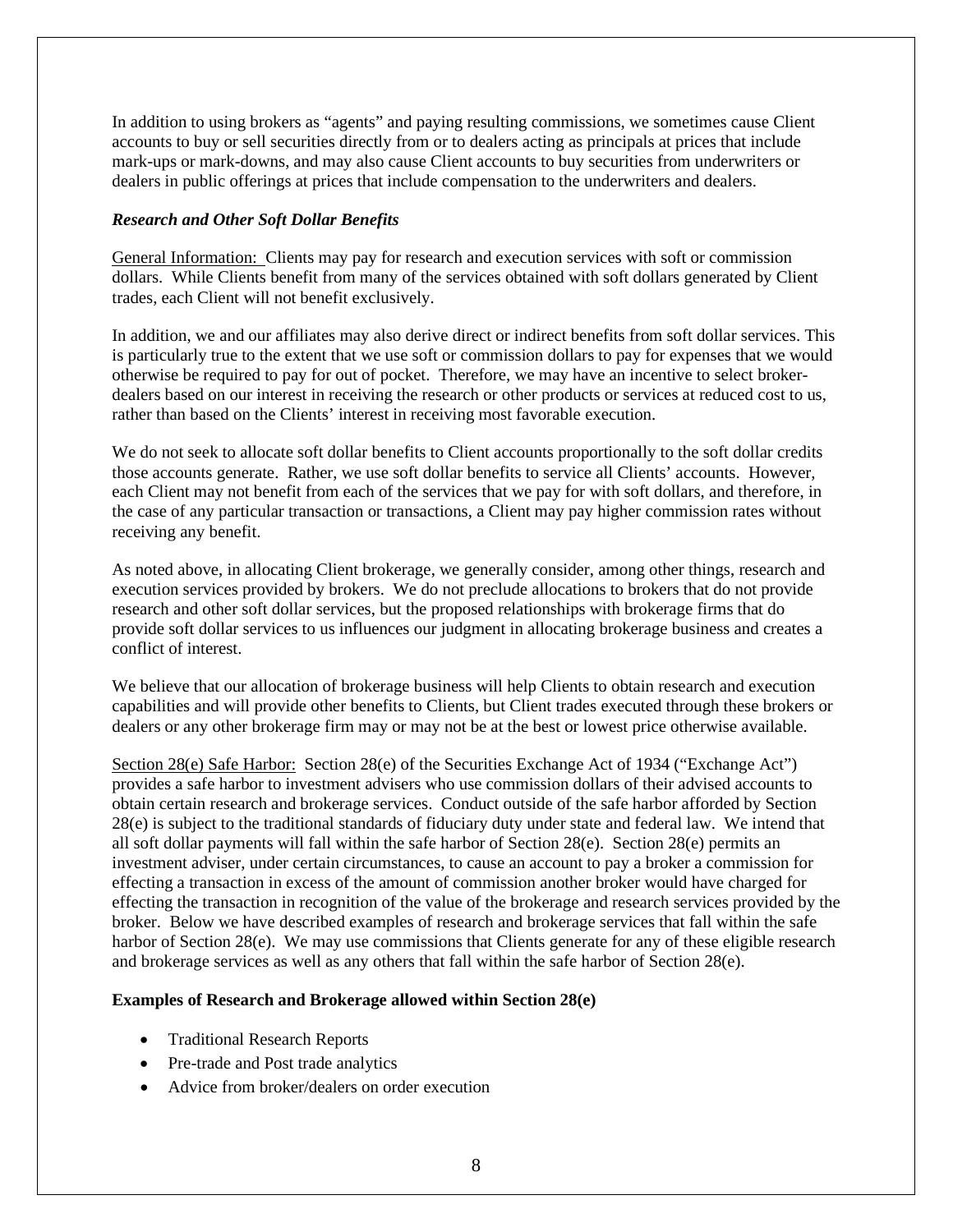- Discussions with Research Analysts, Analyst visits, conferences
- Proxy services that transmit reports and analyses on issuers, securities and the advisability of investing in securities
- Consultants' services that provide advice regarding portfolio strategy

During the calendar year ended December 31 2021, we used our soft dollars to pay for research services including information on economies, industries, groups of securities and individual companies, statistical information, market data, and political developments.

### *Directed Brokerage*

We permit individually managed account Clients to select their own counterparties and direct us to execute transactions through a specified broker-dealer or broker-dealers. However, when acting under these instructions we may be unable to achieve most favorable execution, which can result in additional costs and expenses for the Client. For example, Clients may pay higher brokerage commissions and may receive a less favorable price when buying or selling if they cannot participate in an aggregated trade along with other Client orders executed through broker-dealers that we selected. However, Clients may wish to take into account certain off-setting considerations such as the receipt of additional or special services from their broker of choice, including custodial services. Certain such services might not be available, or might involve additional costs to the Clients, if trades were executed with non-directed brokers.

### *Trade Aggregation*

When buying and selling investments for Clients, we may aggregate multiple transactions into one order so that as many eligible Clients may participate equally over time on a fair and equitable basis, in terms of best available cost, efficiency and terms. Although certain Clients may be excluded from a given aggregated order, no Client is favored over any other on an overall, long-term basis. Each Client that participates in an aggregated order participates at the average price for all the Adviser's transactions in that security on a given business day and transaction costs will be shared pro rata based on each Client's participation in the transaction.

In assembling an aggregated order in specific securities (including privately offered investments and securities for which market quotations are not readily available), we consider the appropriateness of the investment for each Client based on their risk tolerances and objectives.

### *Allocation of Aggregated Orders and Other Investment Opportunities*

We consider a number of factors when allocating aggregated orders and other investment opportunities to individual Client accounts. Because of the differences in Client investment objectives and strategies, risk tolerances, tax status and other criteria, there may; however, be differences among Clients in invested positions and securities held. The following factors may be taken into account by us in allocating securities among investment advisory Clients:

- Client's investment objective and strategies;
- Client's risk profile;
- Client's tax status;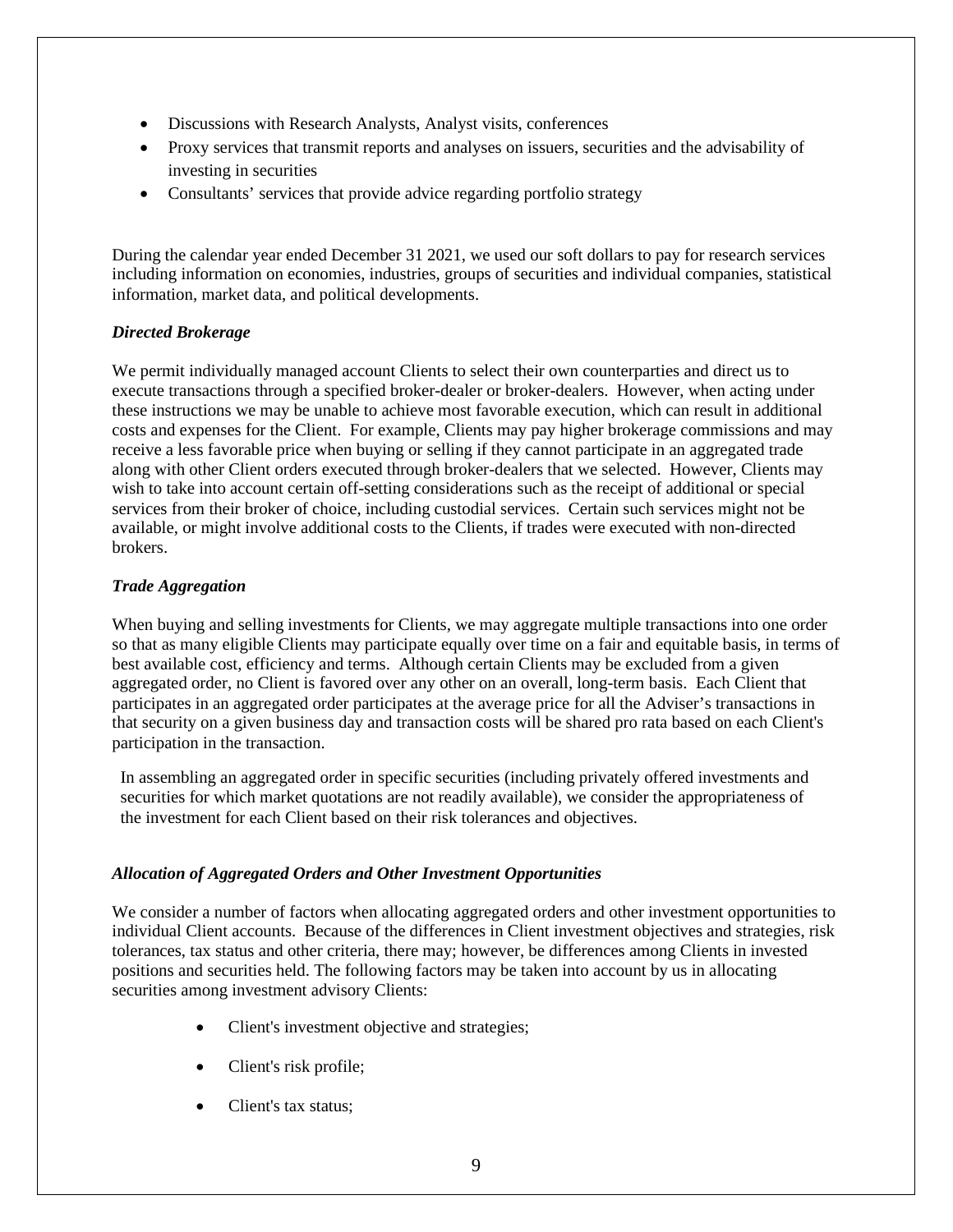- any restrictions placed on a Client's portfolio by the client or by virtue of federal or state law (such as the Employee Retirement Income Security Act of 1974, as amended ["ERISA"]);
- size of Client account:
- total portfolio invested position;
- nature of the security to be allocated;
- size of available position;
- timing of cash flows and account liquidity;

We strive to provide all Clients with meaningful investment allocations over time, although each and every Client will not receive an allocation of each and every profitable investment.

We will provide additional detail about our order aggregation and allocation policy upon request. Although the above discussion provides a summary of our policy, our actual practices are governed by the policy we currently have in place, and not by this summary. We may revise or amend our policy at any time, without notice to Clients.

### *Other Brokerage Practices, Issues, and Conflicts:*

Allocation of Our Time and Resources: Generally, we are not subject to specific obligations or requirements concerning the allocation of our time, efforts, resources, or investment opportunities to any particular Client. We are not obligated to devote any specific amount of time to the affairs of any Client and are generally not required to accord exclusivity or priority to any Client in the event of limited investment opportunities arising from the application of speculative position limits or other factors. Our personnel devote time to the affairs of our Clients as they, in their discretion, determine to be necessary for the conduct of our business.

Re-Allocations: Occasionally, with respect to a particular aggregated order, an allocation to a Client account would result in violation of a Client investment restriction or guideline, or may otherwise be impermissible (e.g., it would result in an overdraw on the account). In these situations, we have policies and procedures in place designed to help us detect these impermissible transactions before settlement (typically three days after the trade date for publicly traded equity securities). If detected before settlement, in accordance with our policies and procedures, we may determine to re-allocate the aggregated order among the other participating Client accounts, to the extent that we believe it to be suitable and appropriate for the other participating Client accounts. If an impermissible allocation is not detected before settlement, it may result in a trade error subject to our policies and procedures regarding the handling of trading errors in Client accounts, discussed below.

Trade Errors: We have established policies and procedures regarding the handling of trading errors in Client accounts (e.g., the purchase or sale of a security in the wrong amount, or contrary to Client investment guidelines). In accordance with these policies and procedures, we try to correct errors as soon as practicable after discovery to ensure that Clients do not incur a loss. Where trading errors result in gains for the Client account, the account is credited with such gains. If a trading error results in a loss, we make the Client whole.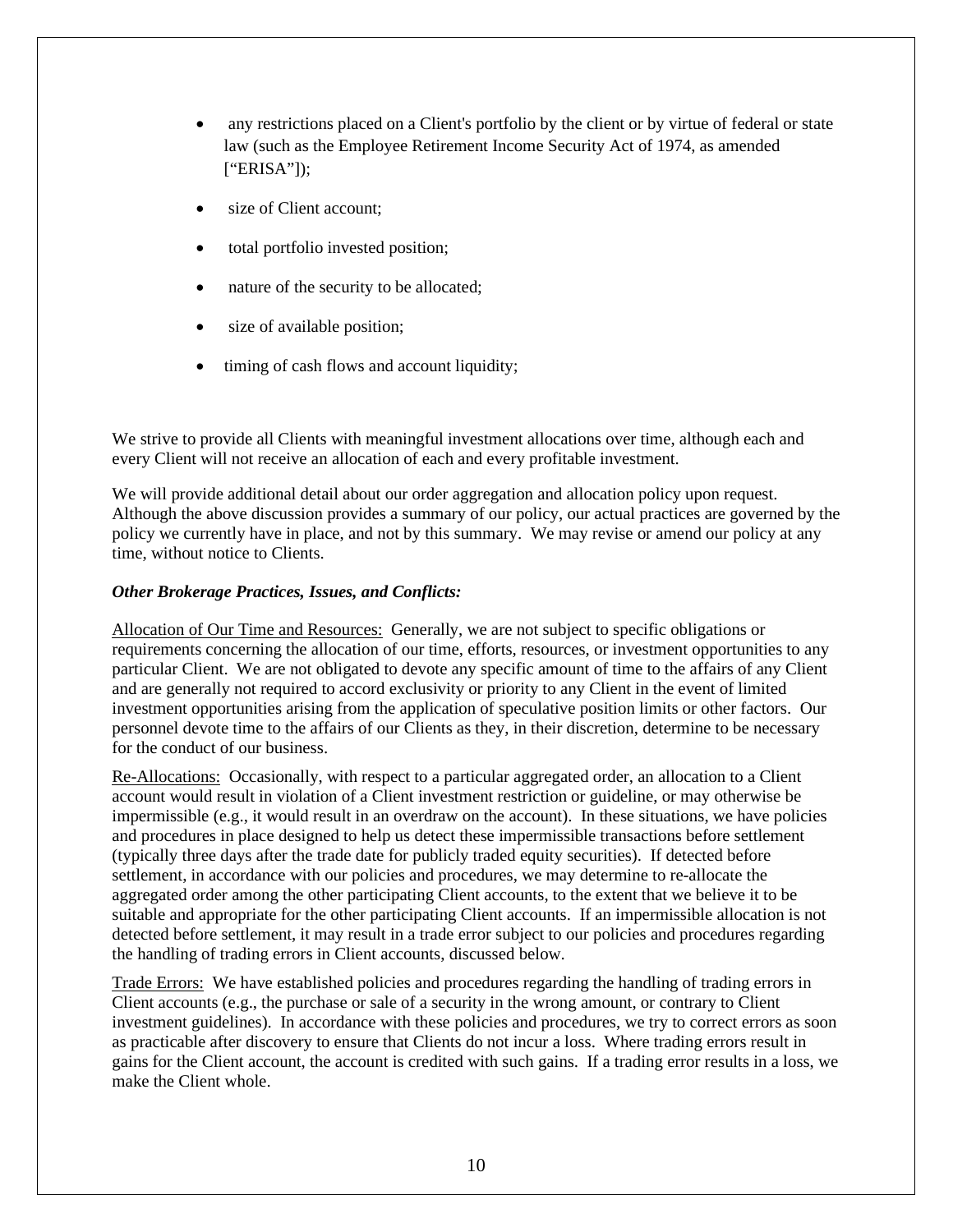### Item 13 – Review of Accounts

<span id="page-12-0"></span>All individually managed Client accounts are reconciled monthly to the custodian records. This review is carried out by our Accounting Team. Each client account is designated two officers of Pembroke who are responsible for review of these Client accounts and portfolios on an ongoing basis.

We provide our individually managed account Clients with a monthly written report regarding their account(s) covering a detailed statement of the assets in their account showing holdings, book cost and market values. In addition, the report details performance achieved in the period.

Customized client reports may be furnished upon request.

#### Item 14 – Client Referrals and Other Compensation

<span id="page-12-2"></span><span id="page-12-1"></span>Pembroke believes in dealing directly with its clients and has no oral or written arrangement with any third party to directly or indirectly compensate them for client referrals.

### Item 15 – Custody

<span id="page-12-3"></span>All Pembroke Clients use a third-party custodian to hold the Clients' investment assets. These custodians prepare quarterly or monthly statements for each client itemizing the securities held by that Client. Pembroke compares the statements prepared by the third-party custodians to its internal records and takes steps to reconcile any material differences. Pembroke urges you to carefully review the statements that you receive from the custodian and to compare such official custodial records to the account statements that you receive from Pembroke. Our statements may vary from custodial statements based on accounting procedures, reporting dates, or valuation methodologies of certain securities.

#### Item 16 – Investment Discretion

Pembroke manages investment accounts for its Clients on a discretionary basis and requires discretionary authority from the Client at the outset of an advisory relationship empowering it to select the identity and amount of securities to be bought or sold. As noted in Item 4 above, Clients may impose limitations on this discretion with respect to (1) the specific types of investments or asset classes that we will or will not purchase for their account; (2) the nature of the issuers of investments that we will or will not purchase for their account; or (3) the risk profile of instruments we will or will not purchase for their account, or the risk profile of the account as a whole. In all cases, such discretion is to be exercised in a manner consistent with the stated investment objectives for the particular account and in compliance with any restrictions, limitations or policies regarding the account. To ensure a clear and common understanding of the stated investment objectives, the restrictions, limitations and policies regarding the account must be provided to Pembroke in writing.

In the absence of specific directions from the Client, Pembroke will invest all Client accounts with identical mandates in a similar manner (to the extent possible given account size, starting date, client specific guidelines and or restrictions, and date of any subsequent contributions or distributions), and a policy is in place to be certain that, in the execution of trades, all accounts are treated pari passu.

Clients may also direct us to use a particular broker-dealer or broker-dealers.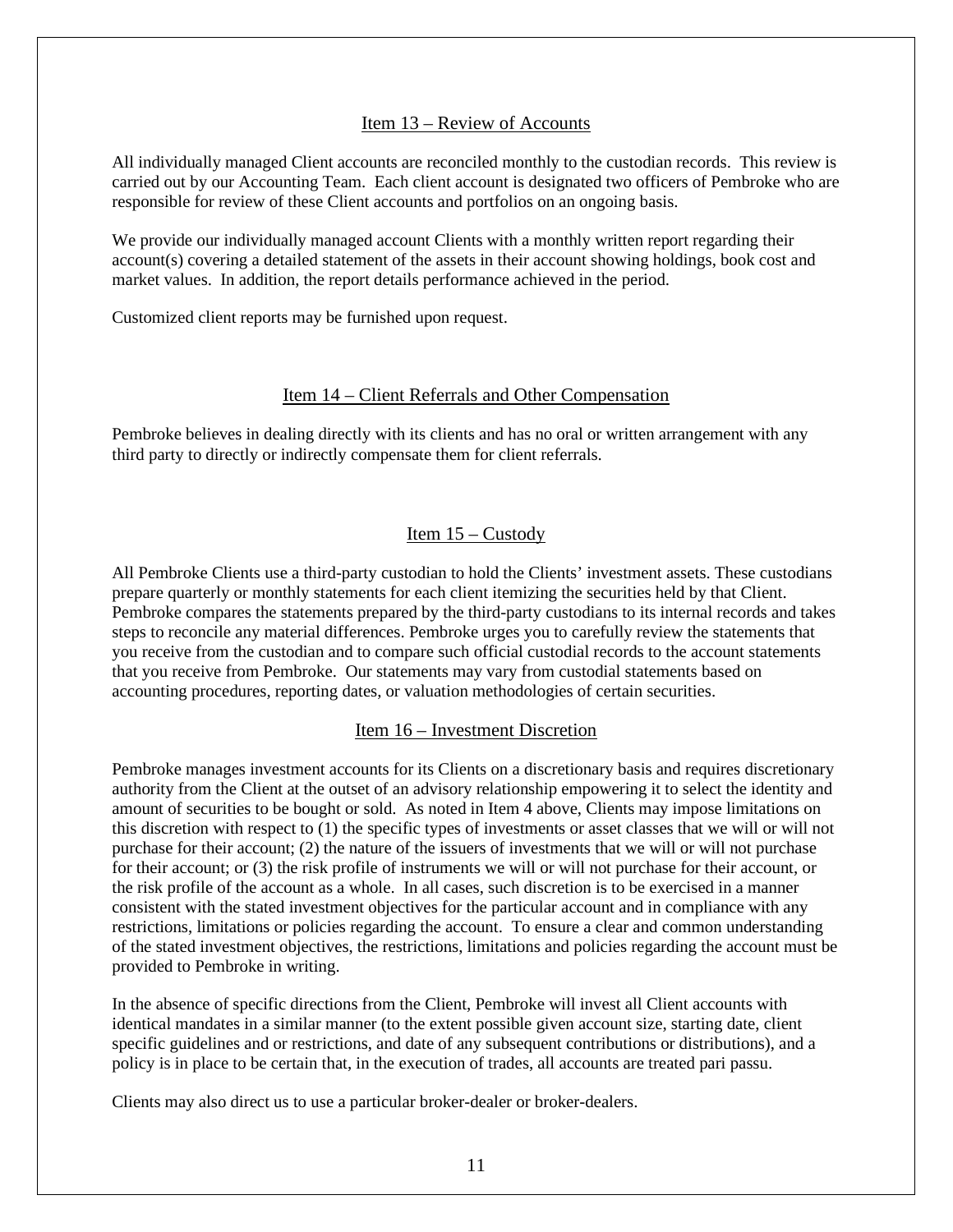<span id="page-13-0"></span>We typically assume this authority through a power of attorney or contract provision granted or entered into by a Client.

### Item 17 – Voting Client Securities

We have adopted proxy voting policies and procedures (the "Proxy Policies"). The overriding objective of Pembroke Management's proxy voting activities is to enhance shareholder value on a long-term basis. As a result, our proxy voting guidelines have been developed in a manner which we believe is consistent with this goal. The guidelines cover issues related to the Board of Directors, Executive and Director Compensation, take-over protection and shareholder rights. The guidelines are not rigid, inflexible voting directives. Our portfolio managers will evaluate each voting matter on a case-by-case basis and may vote in a manner contrary to the guidelines if they feel that this would ultimately enhance long-term shareholder value.

We have engaged a third-party vendor, Institutional Shareholder Services Inc. ("ISS"), as our proxy voting delegate. In addition to actually voting our proxies, ISS researches and makes voting determinations in accordance with our proxy voting guidelines, provides recommendations with respect to proxy voting matters in general, and maintains records of votes cast.

In the absence of specific voting guidelines from our Clients we will vote proxies in the best interests of each particular Client, and generally in accordance with the recommendations of the third-party vendor. We believe that voting proxies in accordance with the following guidelines is in the best interests of our Clients.

- Generally, we will vote in favor of routine corporate house keeping proposals, including election of directors (where no corporate governance issues are implicated), selection of auditors, and increases in or reclassification of common stock.
- Generally, we will vote against proposals that make it more difficult to replace members of the issuer's board of directors, including proposals to stagger the board, cause management to be overrepresented on the board, introduce cumulative voting, introduce unequal voting rights, and create supermajority voting. For other proposals, we shall determine whether a proposal is in the best interests of our Clients.

If a Client makes a specific request, we will vote Client proxies in accordance with that Client's request even if it is in a manner inconsistent with our policies and procedures. Such specific requests must be made in writing by the individual Client or by an authorized officer, representative or named fiduciary of the Client.

Pembroke will attempt to identify any conflicts that exist between our interests and the interests of our Clients. This examination will include a review of the relationship we have with the issuer of each security and any of the issuer's affiliates to determine if the issuer is a Client of ours or has some other relationship with us or a Client of ours.

If a material conflict exists, we will determine whether voting in accordance with the voting guidelines and factors described above is in the best interests of the Client. We will also determine whether it is appropriate to disclose the conflict to the affected Clients and, except in the case of Clients that are subject to Employee Retirement Income Security Act ("ERISA"), give the Clients the opportunity to vote their proxies themselves. In the case of ERISA Clients, if the Investment Management Agreement reserves to the ERISA Client the authority to vote proxies when we determine we have a material conflict that affects our best judgment as an ERISA fiduciary, we will give the ERISA Client the opportunity to vote the proxies themselves.